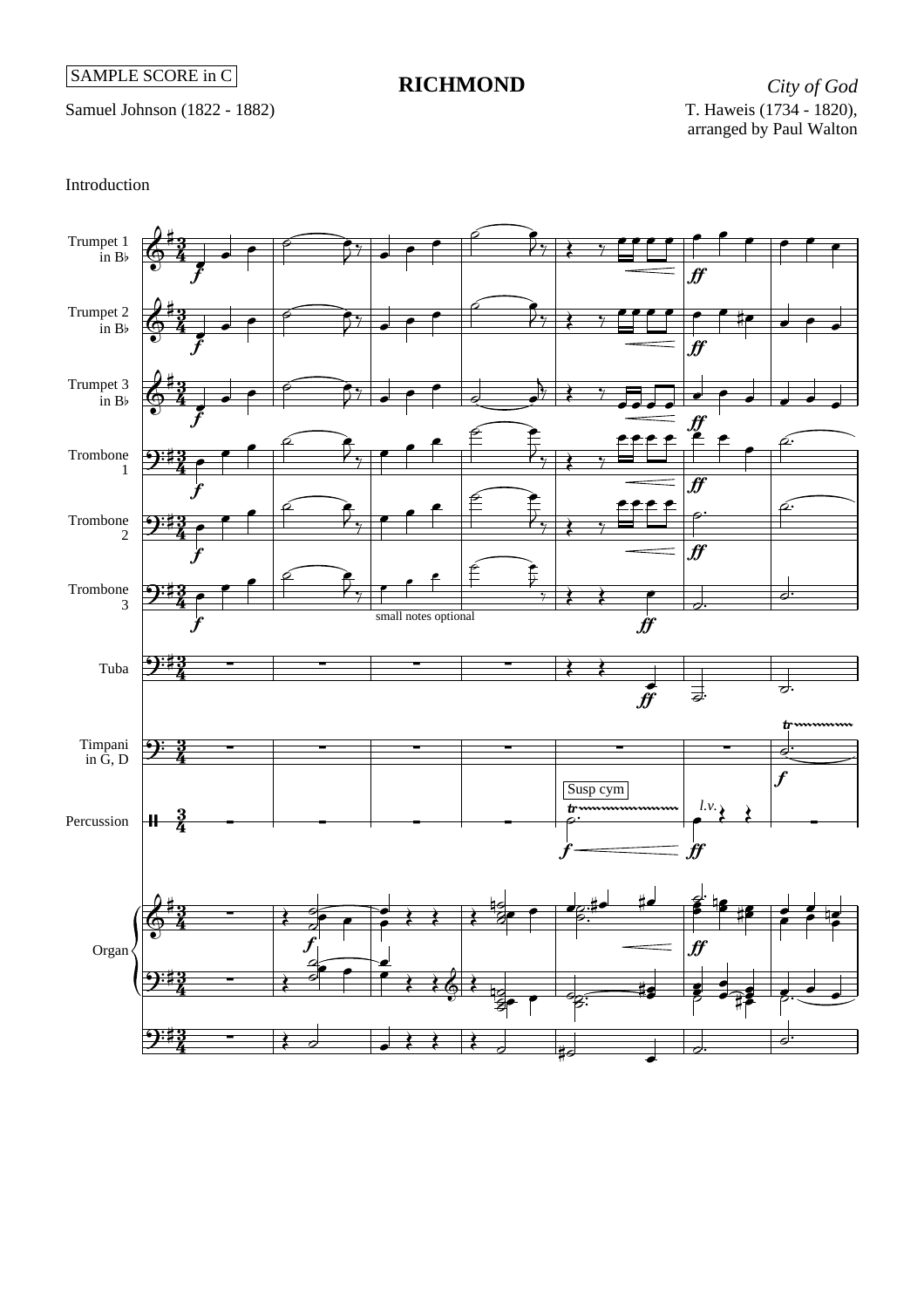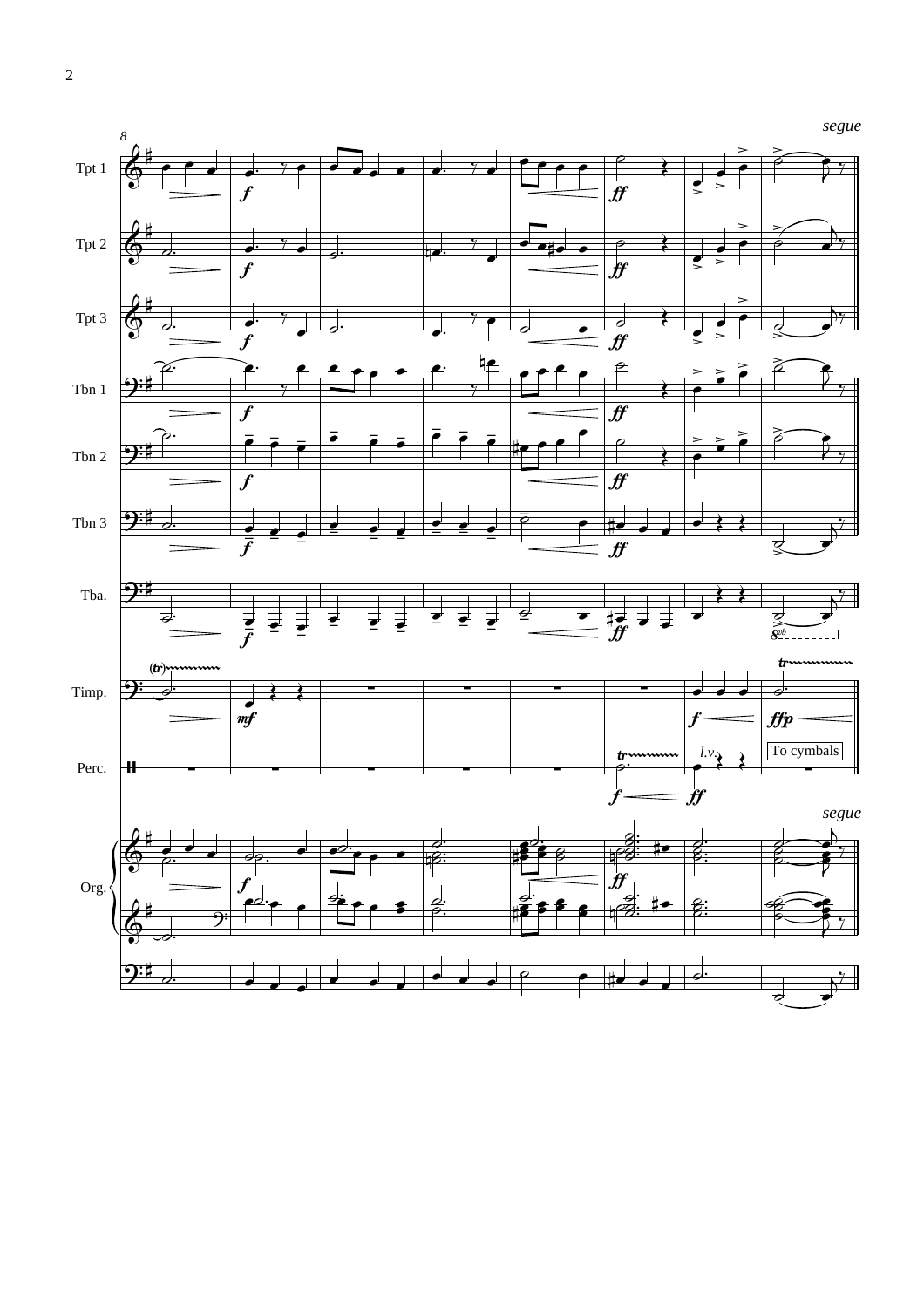## Verse 1

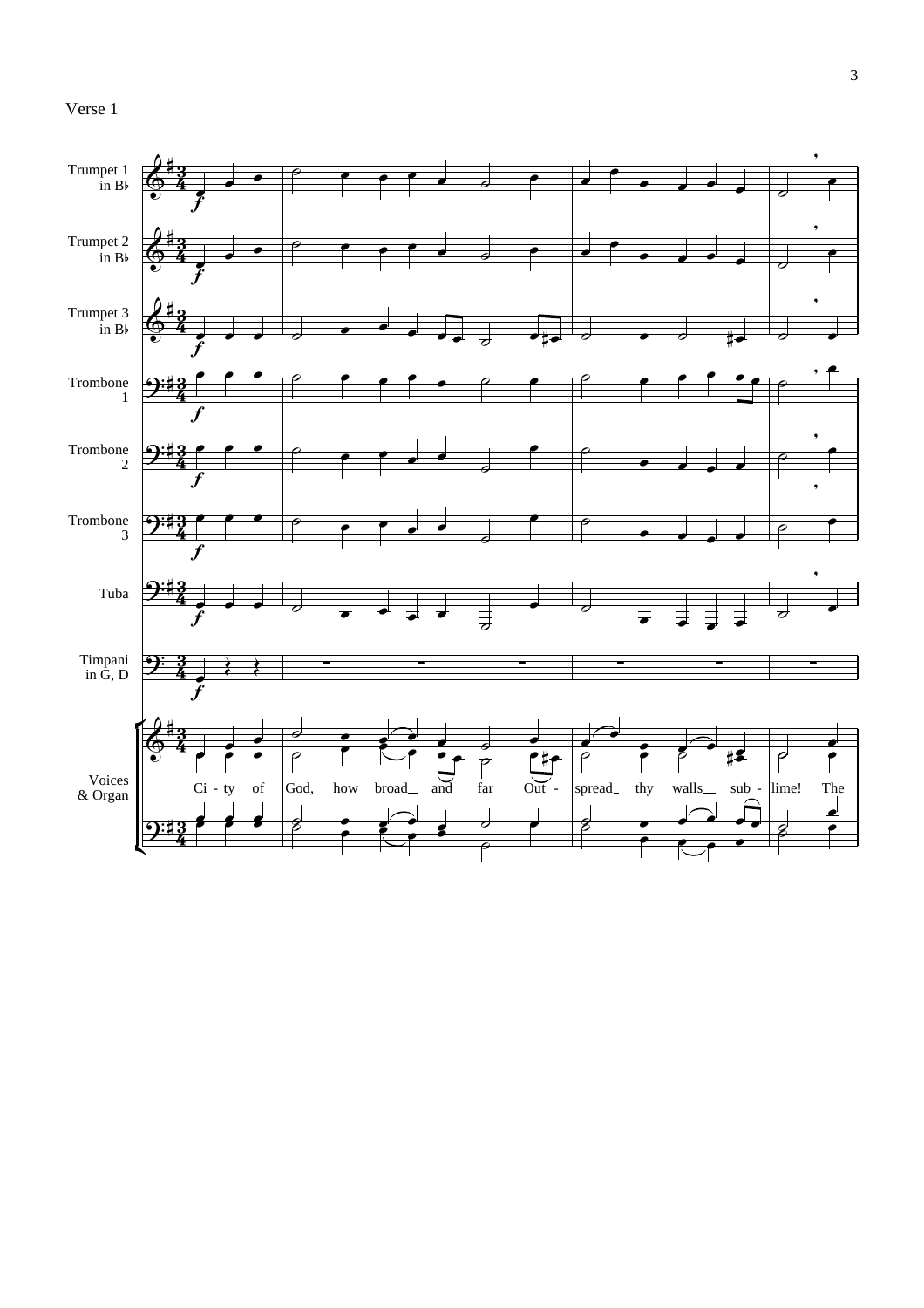## alternative version of Verse 3 (fauxbourdon)



*Alternative performance options for this version*:

1) choir (only) unaccompanied

2) all voices in unison, with organ and/or brass playing fauxbourdon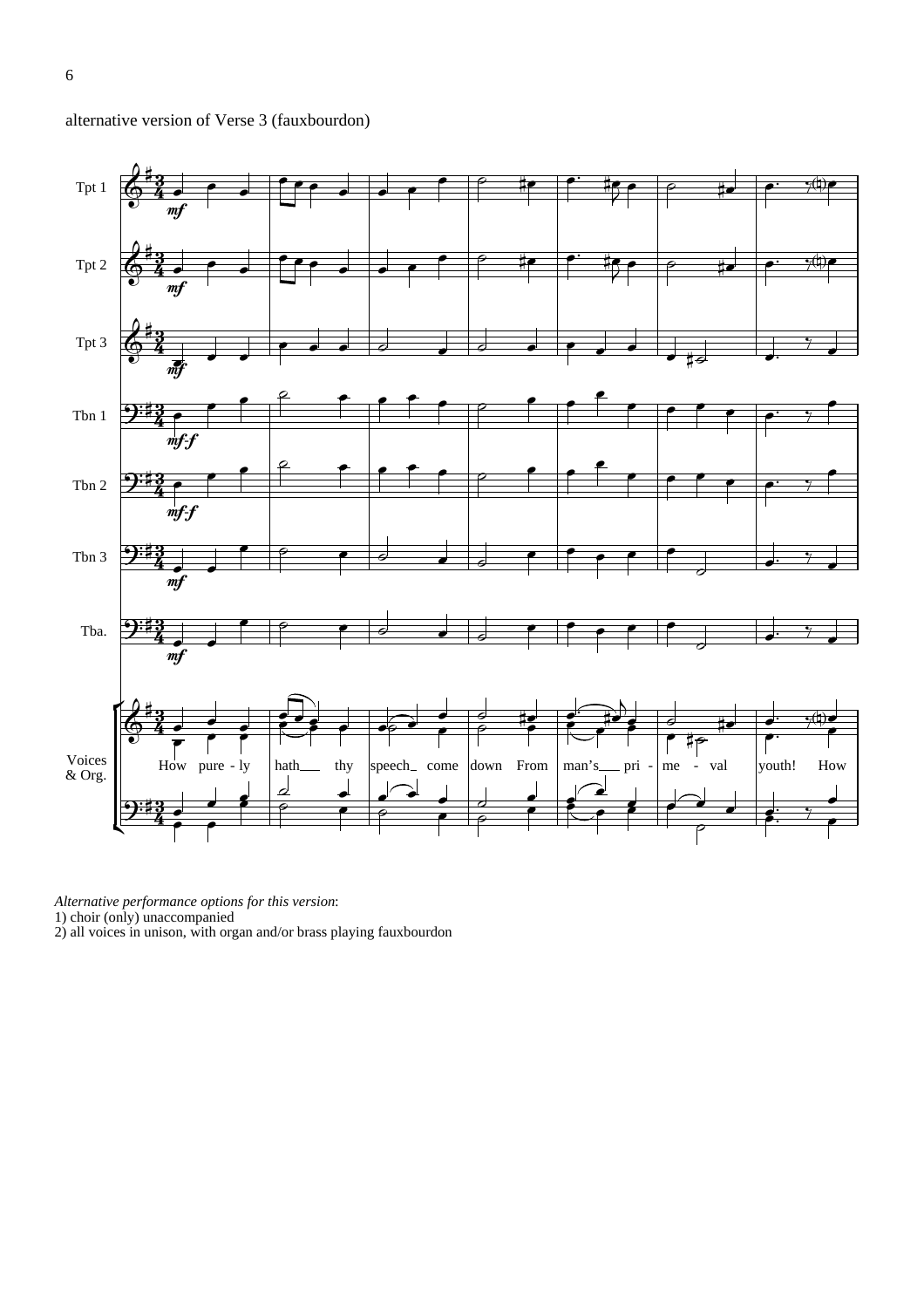



8